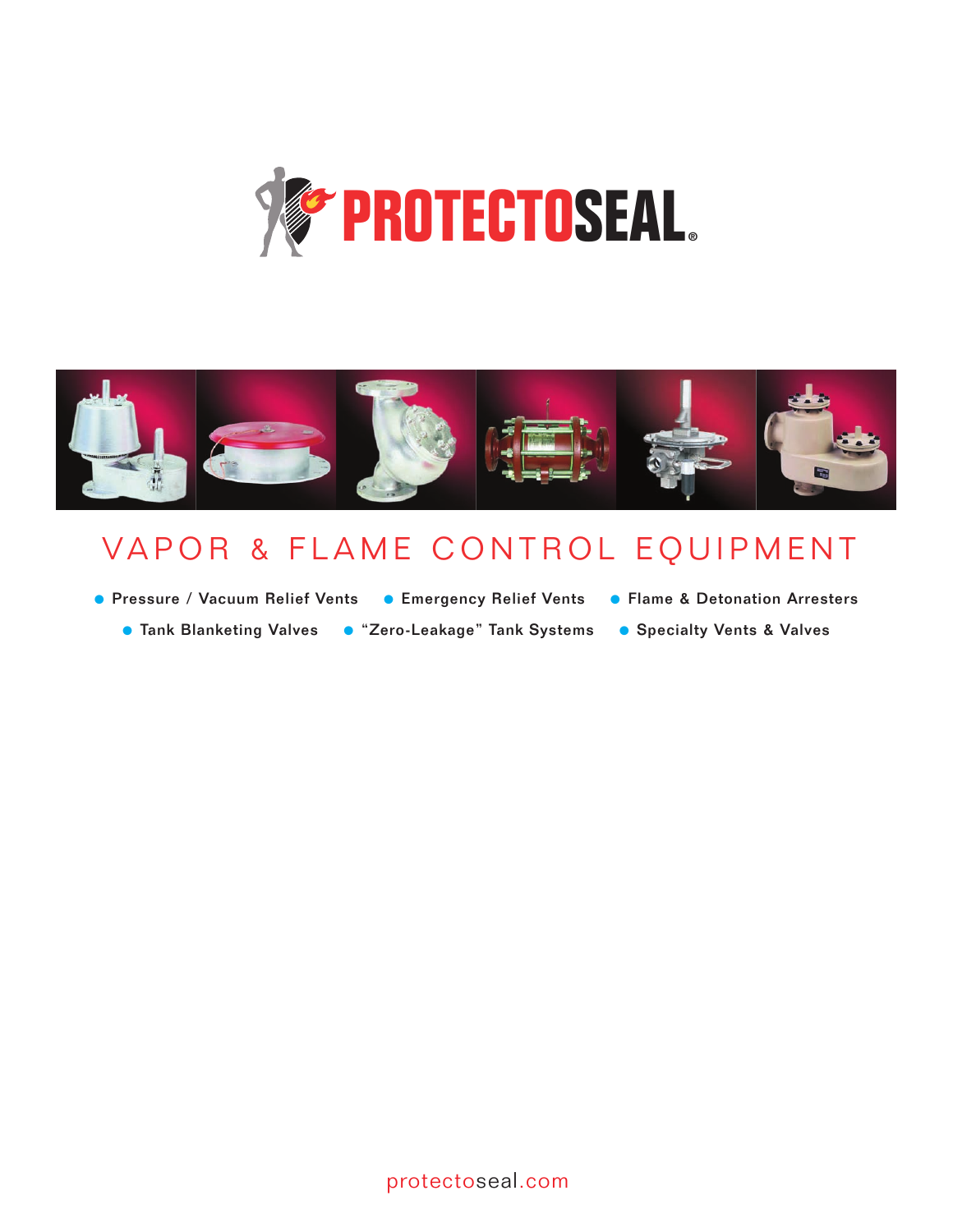## *VAPOR AND FLAME CONTROL DEVICES*

## **For Safety, Efficiency and Environmental Protection**



*Protectoseal has more than 85 years of experience providing products and services for tank protection and vapor control. This has resulted in unparalleled capability to meet even the most stringent customer requirements. From our highly trained sales representatives to our professional engineering and design staff, you can rely on Protectoseal to provide the best possible solution for your specific application.*

- **Provide Normal Venting** Protectoseal's Vapor Control Products safely and efficiently compensate for the frequent changes in volume of liquids and vapors that occur with routine tank filling, emptying and temperature fluctuations.
- **Provide Emergency Venting** Our emergency pressure relief devices ensure the safety of plant facilities and personnel by preventing over-pressurization of low pressure tanks if exposed to an external fire.
- **Minimize Evaporation Losses** Equipping storage tanks with Protectoseal vapor control products prevents loss of costly liquid products through evaporation.
- **Reduce Fugitive Emissions** Protectoseal tank vents play a key role in preventing fugitive emissions of VOC's (Volatile Organic Compounds). Our patented PIN-TECH® units offer the ultimate control of fugitive emissions to <500 ppm because they remain closed, bubble-tight until their emergency relief pressure is reached.
- **Prevent Fire and Explosion** Our complete line of flame and detonation arresters effectively prevents the propagation of flame fronts and detonations in systems where flammable vapors are present.
- **Blanket Flammable Liquids with Inert Gas** Protectoseal's tank blanketing valves maintain specified pressure, reduce the risk of fire and minimize chemical contamination or degradation in storage tanks.

*FREE Sizing and Equipment Selection Software - Protectoseal's PRO-FLOW III ® calculates vent and flame arrester flow requirements in accordance with API 2000, ISO 28300, NFPA 30 and OSHA 1910.106 and shows flow and pressure drop information for various Protectoseal products.*

*This Windows compatible program quickly analyzes input data, presents the impact of various parameters on sizing recommendations and specifies the proper Protectoseal product to meet stated conditions.*

*Ask for your FREE copy today!*

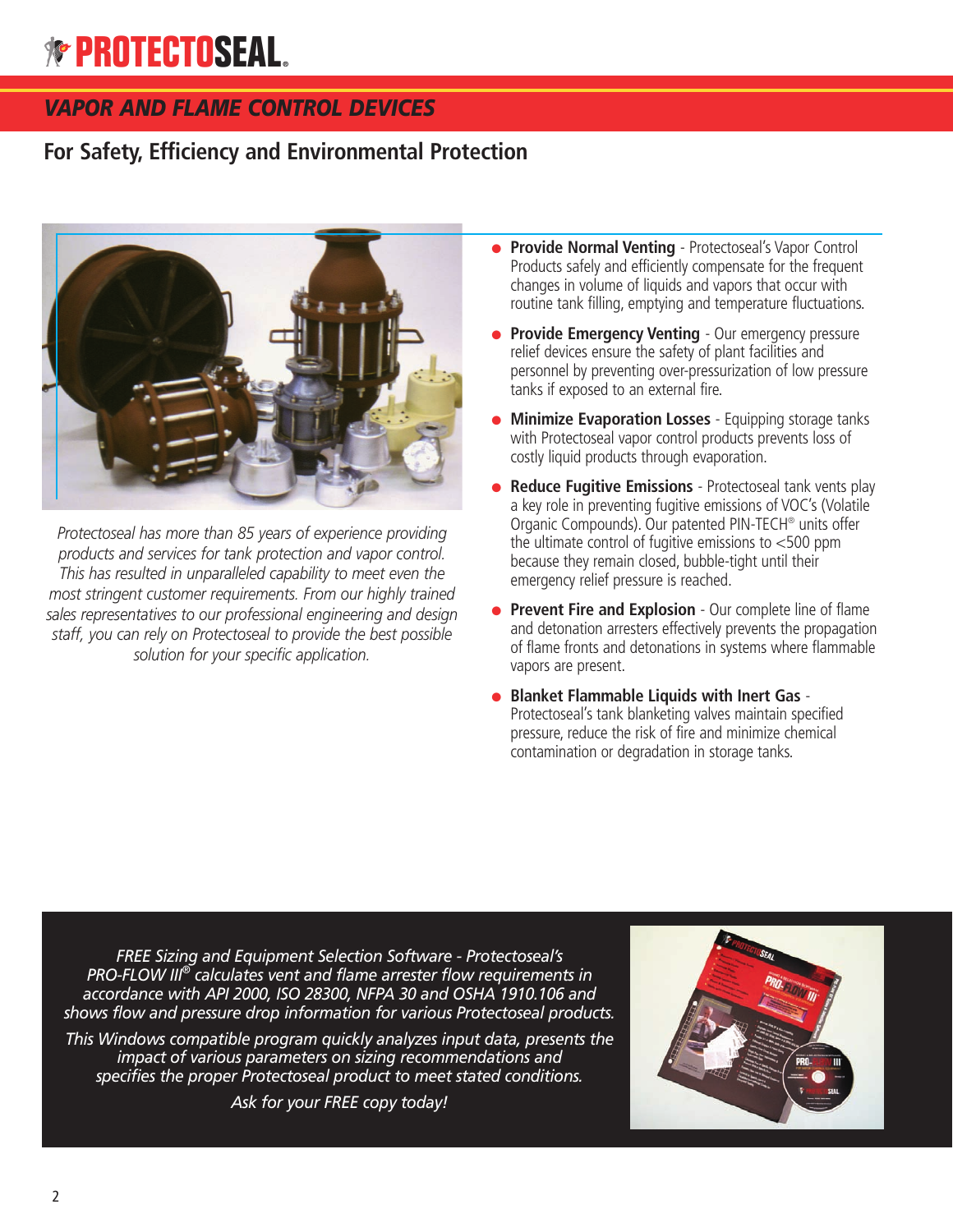## **The Broadest Selection of Vent and Arrester Sizes, Construction Materials and Treatments**



**Metallic Relief Vents** - Available in Aluminum, Ductile Iron, Carbon Steel, Stainless Steel, Alloy C-276, or other exotic metals, such as Silicon Bronze, Carpenter (Alloy 20), Monel ®, etc.



**Non-Metallic Vents** - Offered in Fiberglass (FRP) Polyvinyl Chloride (PVC), Polyvinylidene Fluoride (PVDF), Polypropylene (PP) or Polyethylene (PE) for controlling aggressive or corrosive vapors. These vents often provide superior service life and can be considered as an alternative to vents manufactured in exotic metals.



**Spring-Loaded Relief Vents** - Available for tanks with operating pressure in the 3 to 14.9 PSIG (0.2 to 1.0 barg) range.



**Steam-Jacketed Vents and Flame Arresters** - Optional in many product series. These are commonly used to prevent freezing or clogging on tanks that contain vapors which tend to crystallize or polymerize in



**PURE-TECH® High Purity Tank Equipment** - Protectoseal's exclusive line of specially cleaned and/or constructed vents and flame arresters for applications such as High Purity Water & Chemicals, Semiconductors & Microelectronics, Pharmaceuticals & Cosmetics. HEPA filters, to limit contamination, are optional in most cases.

## **Table of Contents**

**Page 3 End-of-Line Conservation Relief Vents**

**Page 4 In-Line / Pipe-Away Conservation Relief Vents**

**Page 5 Emergency Relief Vents including PIN-TECH®**

**Page 6 End-of-Line Flame Arresters**

> **Page 7 Vent Line / In-Line Flame Arresters**

**Page 8 Bi-Directional Detonation Flame Arresters**

**Page 9 Tank Blanketing Valves & Miscellaneous Equipment**

**Page 10 Miscellaneous Equipment**

Teflon®, Viton® and Kalrez ® are Registered Trademarks of E.I. Dupont de Nemours & Co., Inc. Chemraz ® is a Registered Trademark of Green, Tweed & Co. Inc. Kynar® is a Registered Trademark of Pennwalt Corporation. Monel ® is a Registered Trademark of International Nickel Co.

A wide range of soft good materials (gaskets, diaphragms and o-rings) are offered - Teflon®, Buna-N, Neoprene, Viton®, *EDPM, Chemraz® and Kalrez®. Metal-to-metal seating is also available.*

cold ambient temperatures.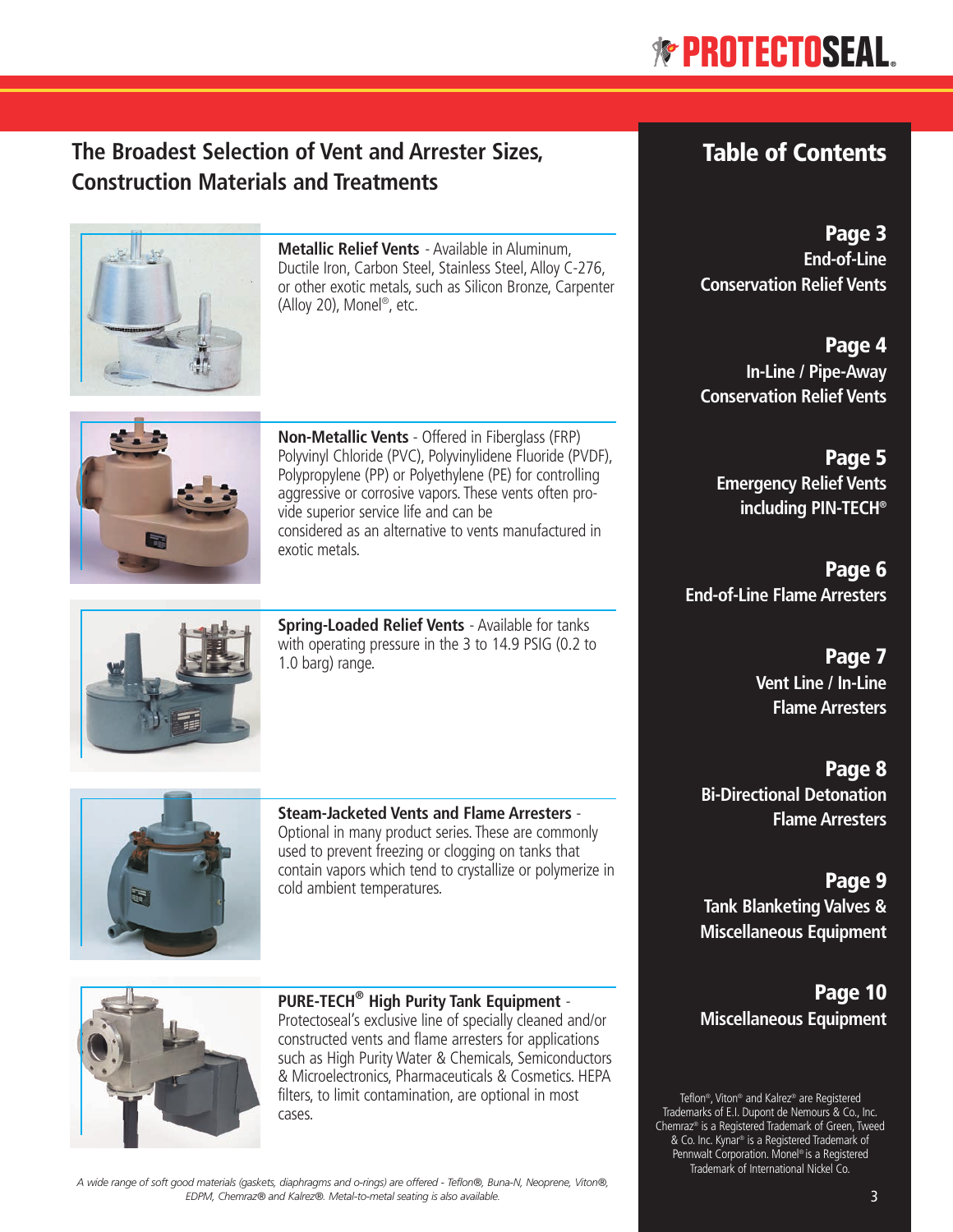

#### **Series 830 & 830E End-of-Line Pressure / Vacuum Relief Vent & Flame Arrester**

Provides pressure and vacuum relief as well as protection from propagation of external flames. The pallets in the housing allow intake of air and release of vapors as the tank breathes normally. Keeps tank pressure within permissible range to avoid tank damage. The flame arrester is external to the vent and only exposed to vapors when venting.

**Series 830 suitable for Group D Vapors (NEC Article 500), generally equivalent to IEC Group IIA Sizes: 2" (DN 50) through 10" (DN 250) FM Approved: 2", 3" & 4", UL Listed: 6", 8" & 10"**

**Series 830E Type Approved to ATEX Directive 94/9/EC, EN 12874 & ISO 16852, for Group D Vapors (NEC Article 500), generally equivalent to IEC Groups IIA Sizes: 2" (DN 50) through 6" (DN 150)**

**Flange Pattern: Threaded, ANSI Standard, DIN Optional Material / Construction\*:**

■ Aluminum ■ Ductile Iron ■ Carbon Steel ■ Stainless Steel





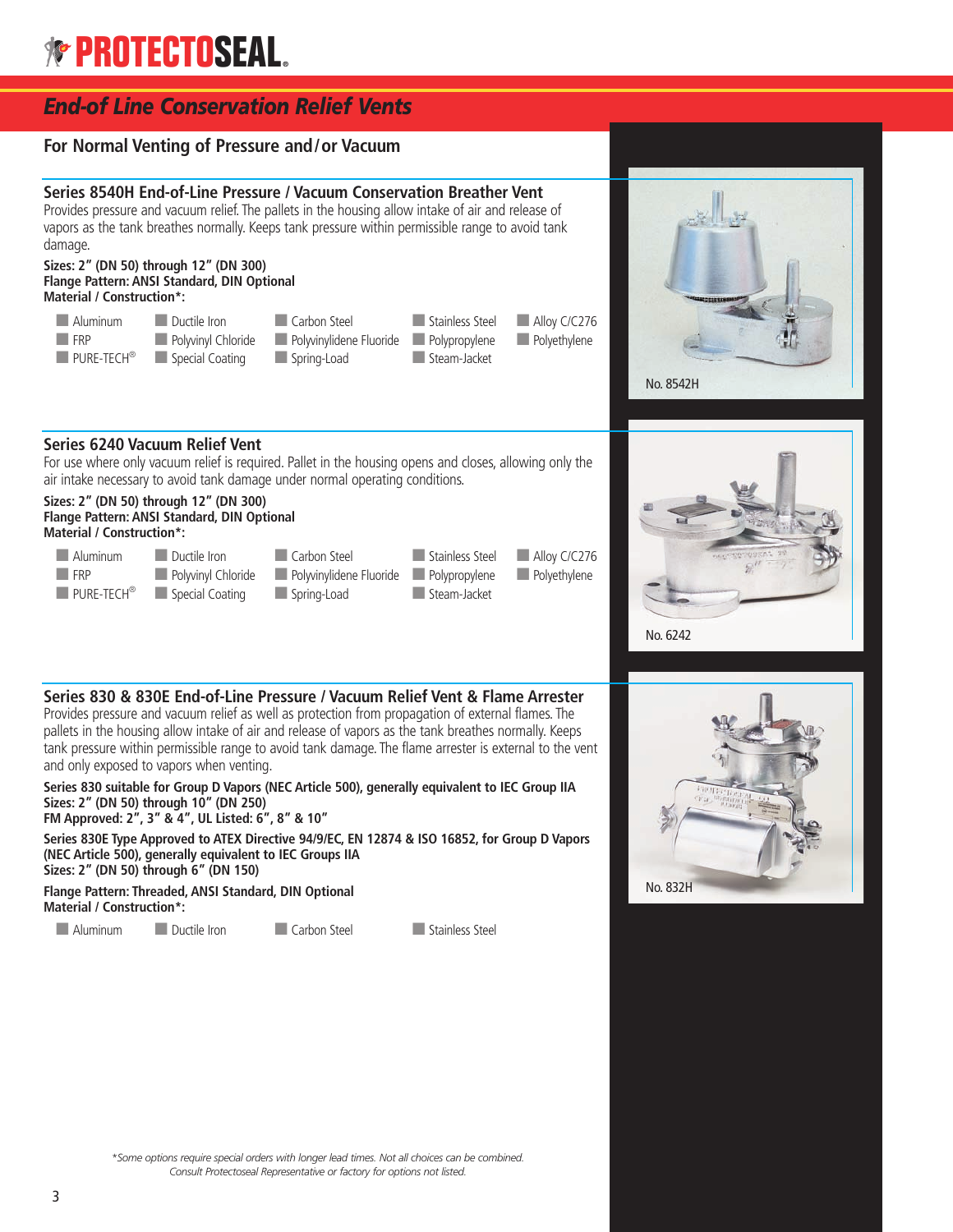## *In-Line / Pipe-Away Conservation / Relief Vents*

#### **For Normal Venting of Pressure and/or Vacuum**

#### **Series 18540 Pipe-Away Pressure / Vacuum Conservation Vent**

Provides pressure and vacuum relief in applications that require vapors to be piped away in lieu of venting to the atmosphere. The pallets in the housing allow intake of air and release of vapors as the tank breathes normally. In the standard configuration, relieving vapors are piped away through a flanged connection one size larger than the inlet, providing greater flow capabilities. Same size outlet flange also available.

#### **Sizes: 2" (DN 50) through 12" (DN 300) Flange Pattern: ANSI Standard, DIN Optional Material / Construction\*:**

| Aluminum           | Ductile Iron                                             | Carbon Steel                                                          | Stainless Steel Bulley C/C276 |  |
|--------------------|----------------------------------------------------------|-----------------------------------------------------------------------|-------------------------------|--|
| $\blacksquare$ FRP |                                                          | Polyvinyl Chloride Polyvinylidene Fluoride Polypropylene Polyethylene |                               |  |
|                    | <b>PURE-TECH<sup>®</sup></b> Special Coating Spring-Load |                                                                       | Steam-Jacket                  |  |

#### **Series 17800 Pipe-Away Pressure or Vacuum Relief Vent**

Provides pressure or vacuum relief in applications that require vapors to be piped away in lieu of venting into the atmosphere. Depending upon orientation of connections, the pallet in the housing allows intake of air or release of vapors as the tank breathes normally. In the standard configuration, relieving vapors are piped away through a flanged connection one size larger than the inlet, providing greater flow capabilities. Same size outlet flange also available.

#### **Sizes: 2" (DN 50) through 12" (DN 300) Flange Pattern: ANSI Standard, DIN Optional Material / Construction\*:**

| Aluminum Ductile Iron |                                                          | Carbon Steel                                                          | Stainless Steel Bullet Alloy C/C276 |  |
|-----------------------|----------------------------------------------------------|-----------------------------------------------------------------------|-------------------------------------|--|
| <b>FRP</b>            |                                                          | Polyvinyl Chloride Polyvinylidene Fluoride Polypropylene Polyethylene |                                     |  |
|                       | <b>PURE-TECH<sup>®</sup></b> Special Coating Spring-Load |                                                                       | Steam-Jacket                        |  |

#### **Series 8740 In-Line Pressure / Vacuum Conservation Vent**

Unique design makes these vents particularly suited for in-house tank installations. Outlet pipes can direct vapors to some appropriate area for discharge. The pallets in the housing allow intake of air and release of vapors as the tank breathes normally.

#### **Sizes: 2" (DN 50), 3" (DN 80) and 4" (DN 100) Flange Pattern: ANSI Standard, DIN Optional Material / Construction\*:**

■ Aluminum ■ Ductile Iron ■ Stainless Steel ■ Steam-Jacket



No. 8742

No. 16240D2

No. 18542D3

No. 17802D2

#### **Series 16240 Side-Mount Vacuum Relief Vent**

For use where only vacuum must be relieved in a vapor system. A pallet in the housing opens and closes, allowing only the air intake necessary to avoid tank damage under normal operating conditions.

#### **Sizes: 2" (DN 50) through 12" (DN 300) Flange Pattern: ANSI Standard, DIN Optional Material / Construction\*:**



*\*Some options require special orders with longer lead times. Not all choices can be combined. Consult Protectoseal Representative or factory for options not listed.*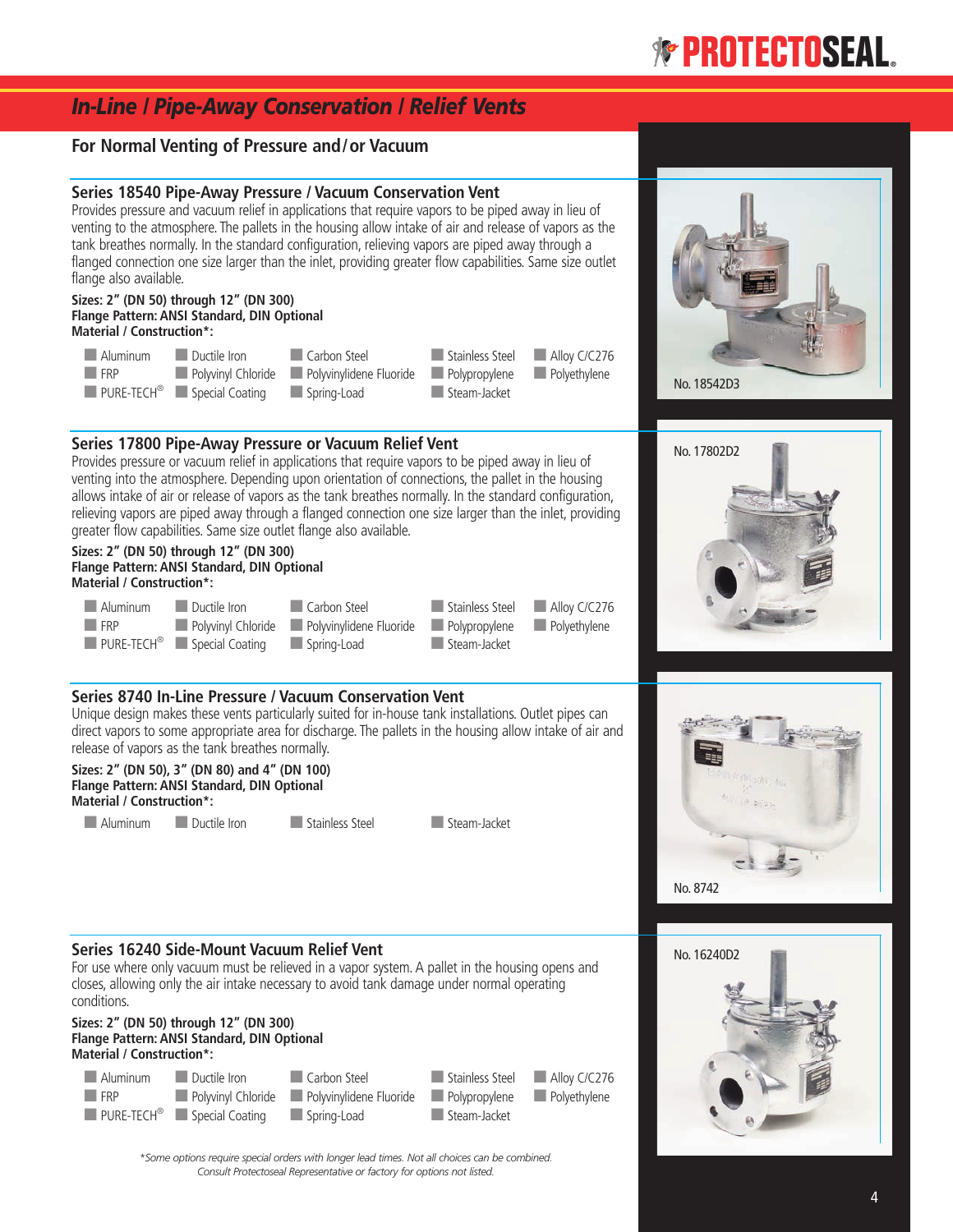## *Emergency Relief Vents*

#### **For Emergency Venting of Pressure and/or Vacuum Series 7800 Emergency Pressure Relief Vent** Provides emergency pressure relief capacity, beyond that furnished by the operating conservation vent on the tank. Under normal operating conditions the vent remains closed. In the event of an emergency (tank involved in a fire) the pallet is lifted by the increased pressure inside the tank. This relieves pressure and protects the tank from over-pressurization damage. It then reseals automatically when the tank pressure is reduced. **Sizes: 2" (DN 50) through 24" (DN 600) Flange Pattern: ANSI or API Standard, DIN Optional Material / Construction\*:** ■ Aluminum ■ Carbon Steel ■ Stainless Steel ■ Alloy C/C276 ■ FRP ■ Polyvinyl Chloride ■ Polyvinylidene Fluoride ■ Polypropylene ■ Polyethylene ■Special Coating ■ Spring-Load **■ Steam-Jacket PIN-TECH® Series 56000/57000 <500 ppm End-of-Line Pressure Relief Vent** Provides relief in applications that require bubble-tight sealing to less than 500 ppm to reduce fugitive emissions in compliance with the U. S. Code of Federal Regulations - 40 CFR. An o-ring seal prevents leakage until the full set point is reached. PIN-TECH® utilizes reliable "buckling pin" technology to maintain accurate emergency relief settings. The buckled pin provides evidence of emergency relief and can be easily replaced. **Sizes: 2" (DN 50) through 24" (DN 600) Flange Pattern: ANSI or API Standard, DIN Optional Material / Construction\*:** ■ Carbon Steel ■ Stainless Steel ■ Alloy C/C276 ■ Instrumentation ■ Certification **Series 52500 Emergency Pressure / Vacuum Manhole Cover Vent** Provides emergency pressure relief and normal vacuum relief when installed on the manhole flange of a storage tank. The pressure cover lifts only far enough to flow at its rated capacity should high tank pressure be encountered. It then reseals automatically when the tank pressure is reduced. **Sizes: 16" (DN 400) through 24" (DN 600) Flange Pattern: ANSI or API Standard, DIN Optional Material / Construction\*:** ■ Aluminum ■ Carbon Steel ■ Stainless Steel ■ Alloy C/C276 ■ Special Coating **Series 53300 & 51600 Emergency Pressure Manhole Cover Vents** Provide emergency pressure relief and convenient access for tank cleaning when installed on the manhole flange of a storage tank. Under emergency conditions (tank involved in a fire) the vent opens fully to allow escape of vapors and prevent over-pressurization of the tank. Series 53300 Vents have their cover tethered to the base for manual resetting. Series 51600 Vents feature an automatically resetting cover with a counterweight which allows higher pressure settings. Series 54000 is spring-loaded to allow for higher set No. 7803H No.AXCS52524API No.AXC53316ASA No. F56002DAAAA Full open, full flow position

#### **Sizes: 16" (DN 400) through 24" (DN 600) Flange Pattern: ANSI or API Standard, DIN Optional Material / Construction\*:**

■ Aluminum ■ Carbon Steel ■ Stainless Steel ■ Alloy C/C276 ■ FRP *(53300 only)* ■ Special Coating ■ Spring-Load ■ Steam-Jacket *(Base only)* 5

pressures.

Series 54000 Spring-Loaded Emergency Pressure Vent

No.AXC51620API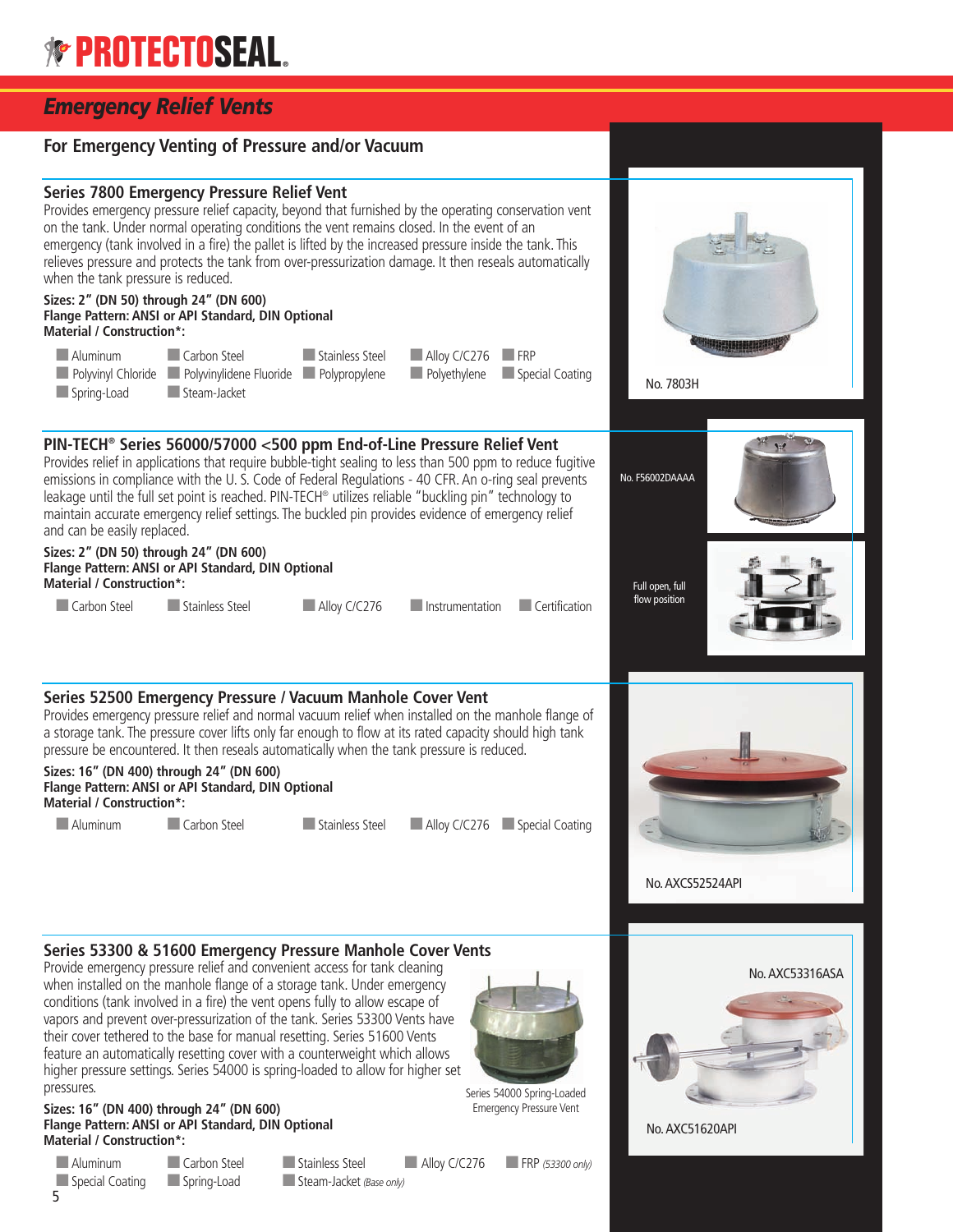## *End-of-Line Flame Arresters*

#### **For Unconfined Deflagrations**

#### **Series 860 End-of-Line Parallel Plate Flame Arrester**

Provides protection of the tank's vapor space if an ignition source is introduced outside of the tank. The large wing nut and swing bolt assemblies allow full access to the arrester elements for easy inspection and maintenance. A spare element can be quickly installed to safeguard the tank while the original element is serviced.

**Suitable for Group D Vapors (NEC Article 500), generally equivalent to IEC Group IIA Sizes: 2" (DN 50) through 8" (DN 200) Mountings: 2", 3", 4" Threaded, 6" and 8" ANSI Standard, DIN Optional Housing Material / Construction\*:**

■ Aluminum ■Ductile Iron ■ Stainless Steel ■ Alloy C/C276

#### **Series 670 & 670E End-of-Line Deflagration Flame Arrester**

Mounts on the end of a vent pipe from tank. Vapors are allowed to escape into the atmosphere and air can be drawn into the tank through the flame arrester grid assembly. If an external source of ignition is encountered, the flame arrester provides protection for the tank's vapor space.

**Series 670 for Group D Vapors (NEC Article 500), generally equivalent to IEC Group IIA Sizes: 1" (DN 25) through 4" (DN 100), UL Listed: 1" & 2"**

**Series 670E Type Approved to ATEX Directive 94/9/EC, EN 12874 & ISO 16852, for Group D & C Vapors (NEC Article 500), generally equivalent to IEC Groups IIA and IIB Sizes: 1" (DN 25) through 6" (DN 150)**

**Mounting\*: Threaded, ANSI Standard, DIN Optional Material / Construction\*:** ■ Aluminum ■ Carbon Steel ■ Stainless Steel

#### **Series 27000, 29000, 31000 End-of-Line Crimped Metal Flame Arresters**

Provides the maximum airflow consistent with operating efficiency, fire protection and low cost maintenance. Mounts on the end of a tank vent pipe or process vent pipe, allowing vapors to escape into the atmosphere and for air to be drawn into the tank through the stainless steel crimped metal element.

**Series 27000 for Group D Vapors (NEC Article 500), generally equivalent to IEC Group IIA Sizes: 2" (DN 50) through 16" (DN 400)**

**Series 29000 for Group D & C Vapors (NEC Article 500), generally equivalent to IEC Groups IIA and IIB**

**Sizes: 2" (DN 50) through 6" (DN 150)**

**Series 31000 for Group D, C & B Vapors (NEC Article 500), generally equivalent to IEC Groups IIA, IIB and IIC**

**Sizes: 2" (DN 50) and 3" (DN 80)**

**Flange Pattern: ANSI Standard, DIN Optional Material / Construction\*:**

■ Carbon Steel ■ Stainless Steel ■ Alloy C/C276







*For Series 830 Combination Relief Vent and Flame Arrester see Page 3.*

*For Series 4950 and Series 30000 In-Line Flame Arresters, which can also be used in end-of-line applications, see Page 7.*

*\*Some options require special orders with longer lead times. Not all choices can be combined. Consult Protectoseal Representative or factory for options not listed.*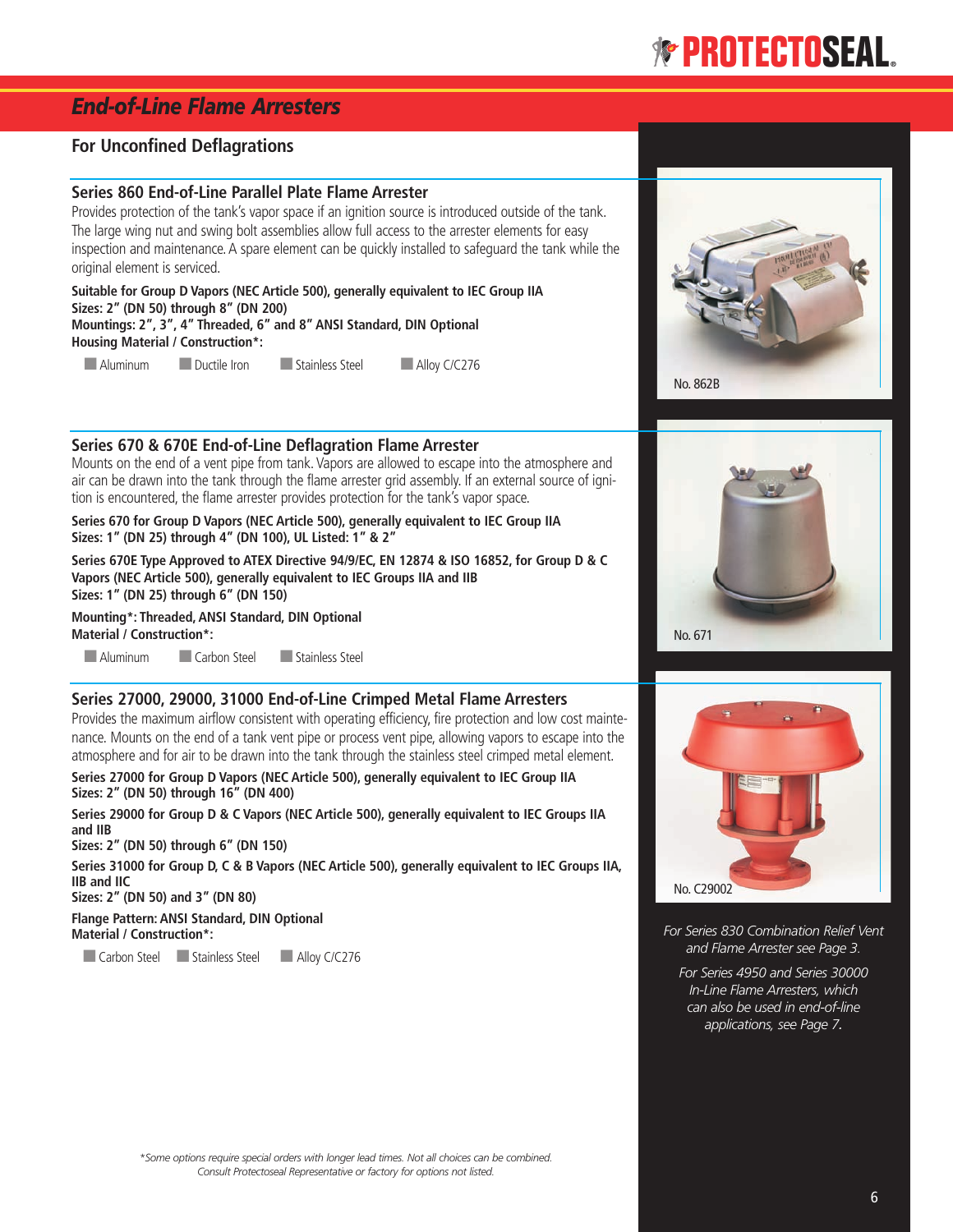## *Vent Line / In-Line Flame Arresters*

#### **For Short-Run, Subsonic Confined & Unconfined Deflagrations**

#### **Series 4950 Vent Line / In-Line Parallel Plate Flame Arrester**

Designed for installation in open vent pipes or bleed lines from storage or processing tanks. Prevents propagation of flame fronts from the external opening into the tank. Unique design allows removal of the arrester element without breaking the mounting flange.A spare element can be quickly installed to maintain safe operation while the original element receives maintenance. Consult the factory for maximum allowable distance from the end of an open pipe.

**Suitable for Group D Vapors (NEC Article 500), generally equivalent to IEC Group IIA Sizes 1" (DN 25) through 12" (DN 300) FM Approved: 1" through 12", UL Listed: 1" through 10" Flange Pattern: ANSI Standard, DIN Optional Material / Construction\*:** ■ Aluminum ■ Ductile Iron ■ Stainless Steel ■ Alloy C/C276

**Series 30000 Vent Line / In-Line Crimped Metal Flame Arrester**

Designed for installation in open vent pipes or bleed lines from storage or processing tanks. Prevents propagation of flame fronts from the external opening into the tank. Crimped metal element provides a straight through flow path, less pressure drop and less susceptibility to clogging. Suitable for horizontal or vertical mounting. Please consult the factory for maximum allowable distance from the end of an open pipe.

**Suitable for Group D Vapors, (NEC Article 500), generally equivalent to IEC Group IIA Sizes 6" (DN 150) through 12" (DN 300) Flange Pattern: ANSI Standard, DIN Optional Material / Construction\*:**

■ Aluminum ■ Steel ■ Stainless Steel ■ Alloy C/C276





*For Series 25000 and 26000 Bi-Directional Detonation Arresters, which are also suitable for unconfined or confined deflagrations, see Page 8.*

*\*Some options require special orders with longer lead times. Not all choices can be combined. Consult Protectoseal Representative or factory for options not listed.*



**Fig. 1** - An End of Line Flame Arrester permits normal tank breathing, while preventing the "flashback" of an "unconfined deflagration", a flame front moving in an unrestricted space at a speed less than the speed of sound, through the pipe into the tank's vapor space.

**Fig 2** *-* A Vent-Line / In-Line Flame Arrester is usually mounted directly upstream of pressure/vacuum relief vents, or are connected to short runs of open vent outlet piping. This type of arrester is designed and tested to withstand a "confined deflagration", that is a flame front moving in a confined space, e.g. pipe walls or vent body, at a speed less than the speed a sound**.**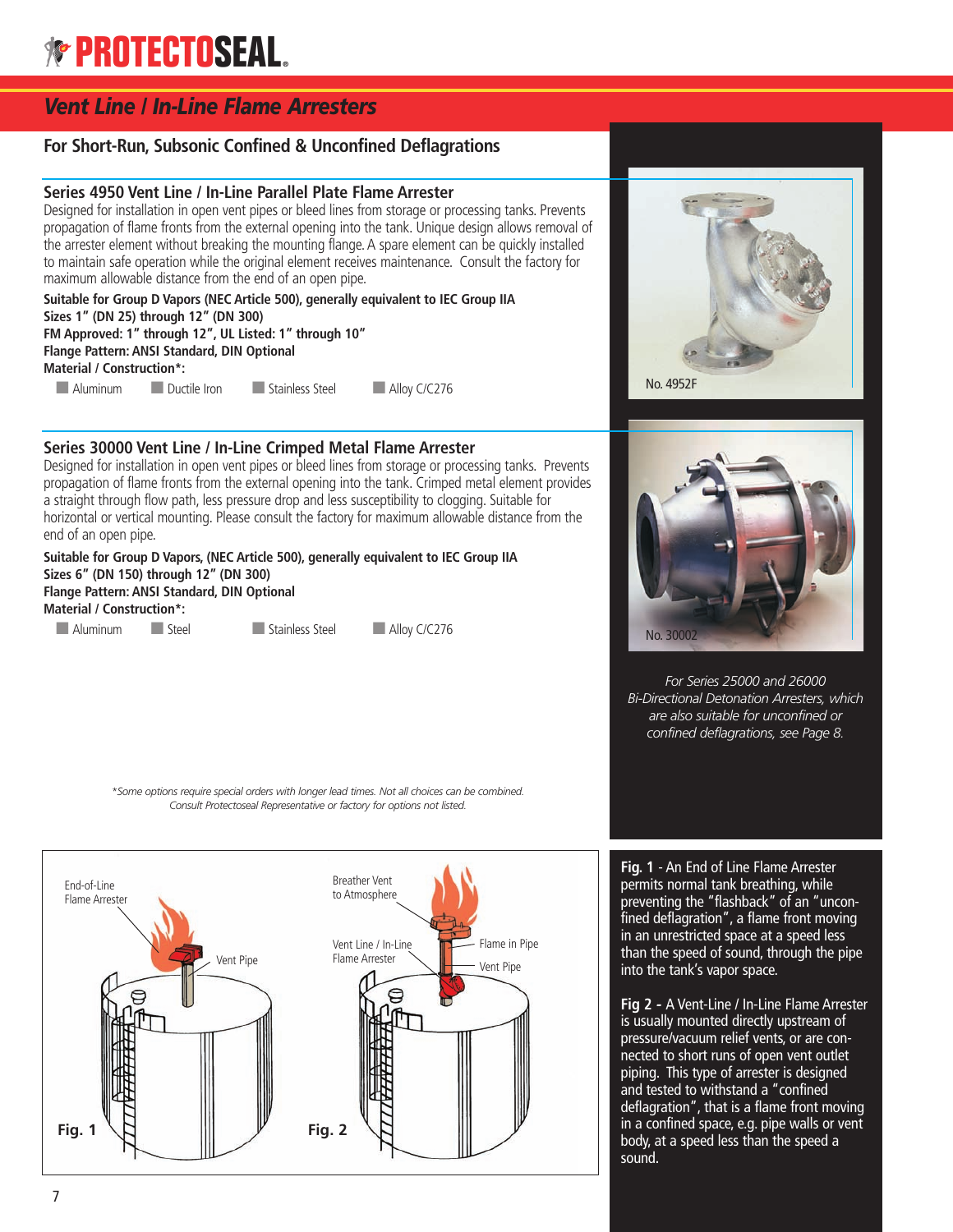## *In-Line Bi-Directional Detonation Flame Arresters*

#### **For Stable, Unstable Detonations and Confined & Unconfined Deflagrations**

#### **Series 25000, 26000 Bi-Directional Detonation Arresters**

Designed\*\* to withstand and arrest unconfined deflagrations, confined deflagrations and both stable and unstable detonations. Required for safety in long or complex piping runs such as those encountered in vapor recovery or manifolded tank systems. These arresters are bi-directional, capable of stopping a flame or detonation approaching from either direction in a piping system. The unitized wound crimped metal arrester elements are easily removable and interchangeable, allowing a spare element to be installed during maintenance for positive protection at all times. Optional flanged or tapped fittings may be provided on the arrester housing for drains, pressure taps or temperature probes if required.

**Series 25000 for Group D Vapors (NEC Article 500), generally equivalent to IEC Group IIA Sizes: 2" (DN 50) through 24" (DN 600)**

**Series 26000 for Group D & C Vapors (NEC Article 500), generally equivalent to IEC Groups IIA and IIB**

**Sizes: 2" (DN 50) through 12" (DN 300),**

**Flange Pattern: ANSI Standard, DIN Optional Material / Construction\*:**

■ Carbon Steel ■ Stainless Steel ■ C276 ■ Optional Fittings

NOTE: For applications with initial higher operating pressures, see Series 35000 / 36000RP.



*\*\* Protectoseal Detonation Arresters have been thoroughly tested and certified by the most respected independent laboratories and approval agencies in the World.*

*Underwriters' Laboratories (UL), Underwriters' Laboratories of Canada (ULC), Factory Mutual Research (FM), United States Coast Guard (USCG), Federal Institute for Physics and Technology (PTB), Central Institute of Mining "Barbara" Experimental Coal Mine and SIRA Test and Certification, Ltd., have all granted approvals and / or acceptances.*

*Please contact Protectoseal for further details on approvals.*

*\*Some options require special orders with longer lead times. Not all choices can be combined. Consult Protectoseal Representative or factory for options not listed.*



**Fig 3 -** With Detonation Arresters properly applied in a manifolded vapor collection system as shown in the illustration, flame fronts can be extinguished safely, whether the ignition originated at the vapor destruction unit, in this case a flare, or if the ignition started at the storage tank.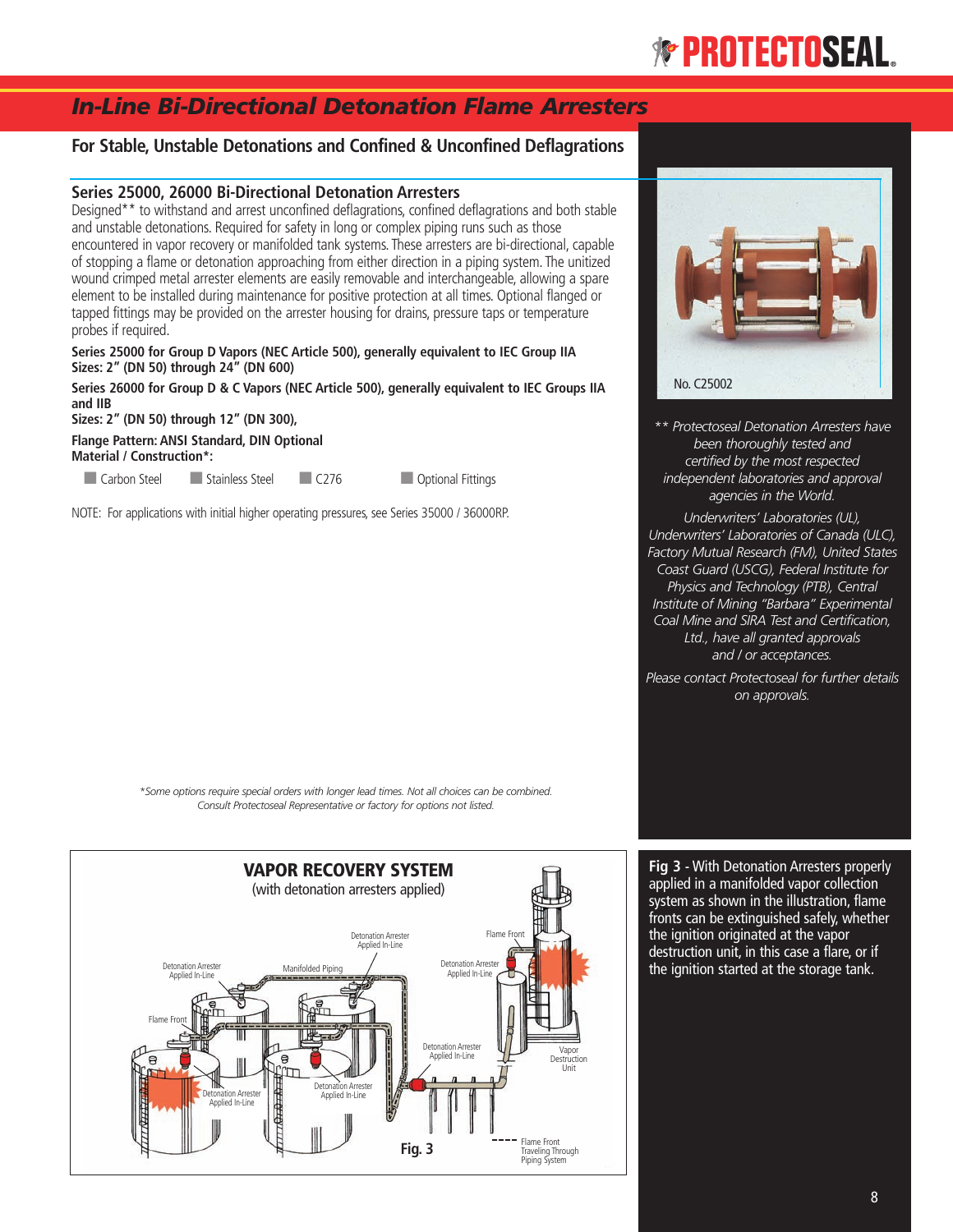## *Tank Blanketing Valves & Miscellaneous Equipment*

#### **Series 20 & 30 Tank Blanketing Valves**

Provide an effective means of regulating a blanketing gas into the vapor space of liquid storage tanks. The valve controls flow of a pressurized inert gas (most often nitrogen) into the tank's vapor space. When the tank pressure drops below a specified setting, the blanketing valve opens and allows flow of inert gas into the vapor space. It closes when pressure in the tank has returned to an acceptable level. Proper use of the valve can preclude the entrance of air through relief vents and reduce exposure of tank contents to oxygen and moisture.

**Series 20 Pilot Operated Blanketing Valve has standard 1" NPT inlet / outlet and accommodates inlet gas pressures from 20 PSIG (1.38 barg) to 200 PSIG (13.8 barg)**

**Series 30 Spring Operated Blanketing Valve has standard <sup>1</sup> ⁄2" NPT inlet / outlet and accommodates inlet gas pressures from 10 PSIG (0.69 barg) to 200 PSIG (13.8 barg).**

**Flange Pattern: ANSI, DIN Optional** *(Other connections available upon request)* **Material / Construction\*:**

■ Stainless Steel ■ PURE-TECH<sup>®</sup>







#### **Series 660 Water Drain Valve**

Designed to drain water that collects in the bottom of liquid storage tanks. The unique non-freeze design features a "true" straight-through body construction. Provides maximum flow and ensures complete self-drainage.

#### **Sizes: 2" (DN 50) through 6" (DN 150) Flange Pattern: ANSI Standard, DIN Optional Material / Construction\*:**

■ Carbon Steel





# No. 782T3

No. PVC782T2

#### **Series 780 Air Dryer**

A simple and effective method to remove unwanted moisture from air entering storage tanks under inbreathing conditions. Incoming air must pass through a 30 lb. (13.6 Kg) charge of silica gel desiccant. Unit includes an integral humidity indicator. Suitable when more expensive and sophisticated central air drying or inert gas systems are not required.

**Sizes: 2" (DN 50) through 3" (DN 80) Flange Pattern: ANSI Standard, DIN Optional Material / Construction\*:**

■ Carbon Steel ■ Stainless Steel ■ Polyvinyl Chloride

*\*Some options require special orders with longer lead times. Not all choices can be combined. Consult Protectoseal Representative or factory for options not listed.*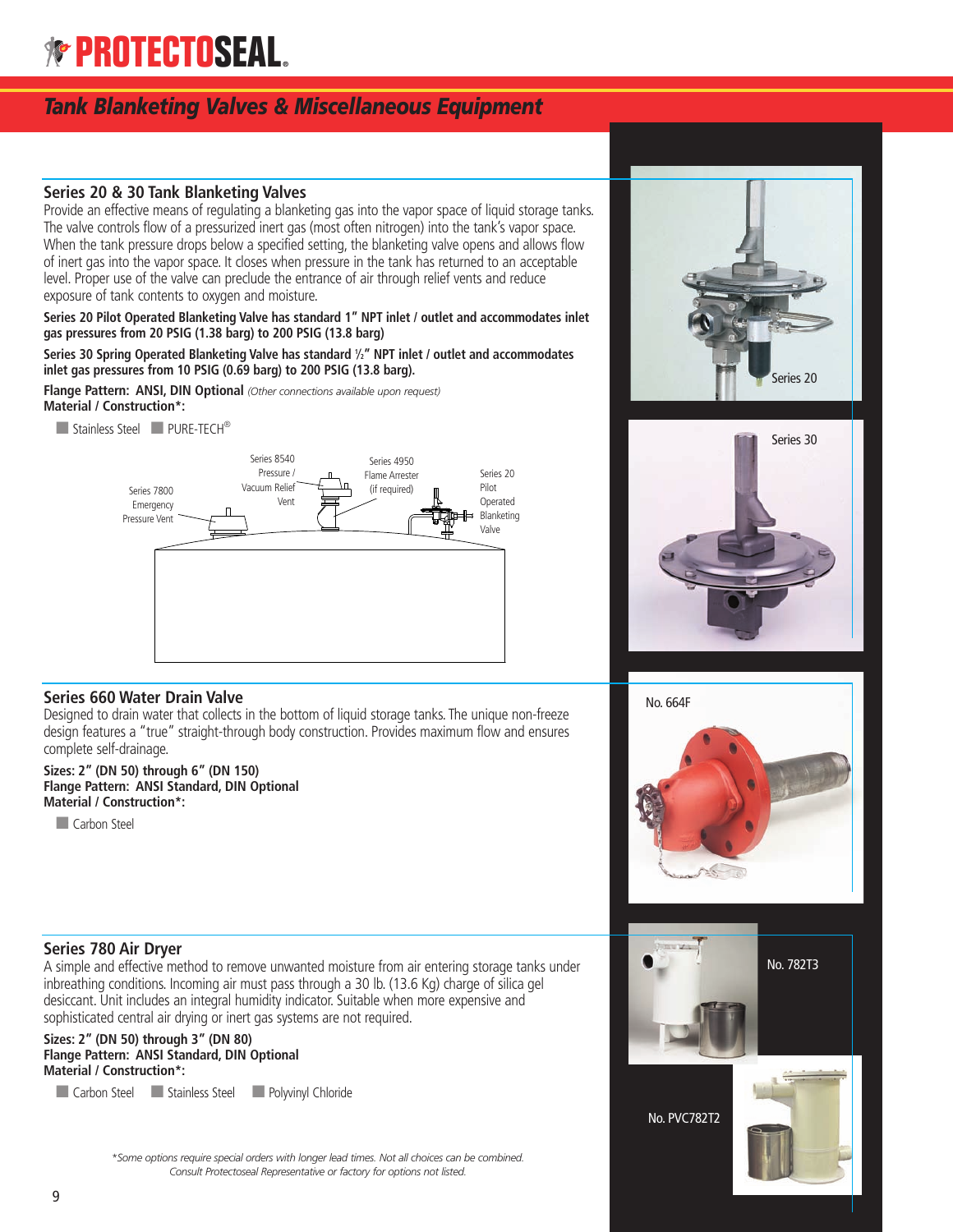### *Miscellaneous Equipment*

#### **Series 3000 Internal Safety Valve**

For tanks that must be equipped with valves that close automatically when subjected to fire. This UL Listed design utilizes a valve that automatically closes when an integral fusible link melts at 160°F (71°C). The standard design can be flanged or threaded and incorporates a bypass valve for pressure equalization.

**Sizes: 2" (DN 50) through 24" (DN 600) UL Listed: 2" through 16" Flange Pattern: ANSI Standard, DIN Optional Material / Construction\*:**

■ Carbon Steel ■ Stainless Steel



#### **Series 7300 Overflow Valve**

For mounting on storage tank overflow pipes. This device eliminates an open pipe connection into the vapor space of the tank. By varying the weight on the lever arm handle, the opening point of the overflow valve can be changed.

#### **Sizes: 2" (DN 50) through 24" (DN 600) Flange Pattern: ANSI Standard, DIN Optional Material / Construction\*:**

■ Carbon Steel ■ Stainless Steel ■ Alloy C/C276 ■ FRP *(Select sizes only)*



#### **Series 40000, 41000 & 42000B Liquid Level Indicators**

Used for liquid level gauging of fixed roof or floating roof storage tanks. Suitable for oil, water, solvents and many other liquids. Provides an economical means of accurate, low maintenance liquid level gauging. Nos. 40000 and 41000 are gauge board-type indicators. Gauge boards are available with bold, legible markings in U.S. or Metric units of measure. No. 42000B is an automatic tank gauge with a dial and counter readout.

#### **Series 4970D/5960D and 4960D/4980D Gauge Hatches**

Provide ready access to contents of storage tanks for gauging or sampling. The lock-down feature on Series 4970D/5960D is suitable for tanks with normal operating pressure under 3 PSIG (208 mbarg).

**Sizes: 2" (DN 50) through 10" (DN 250)** FM Approved: 4", 6" & 8", UL Listed: Series 4960D/4980D 4", 6" & 8" (Approvals - metallic models only) **Flange Pattern: ANSI Standard, DIN Optional Material / Construction\*:**

■ Aluminum ■ Carbon Steel ■ Stainless Steel ■ FRP *(4970 in select sizes only)* 



Series 42000B

No. 7304D

Series 40000

*\*Some options require special orders with longer lead times. Not all choices can be combined. Consult Protectoseal Representative or Factory for options not listed.*